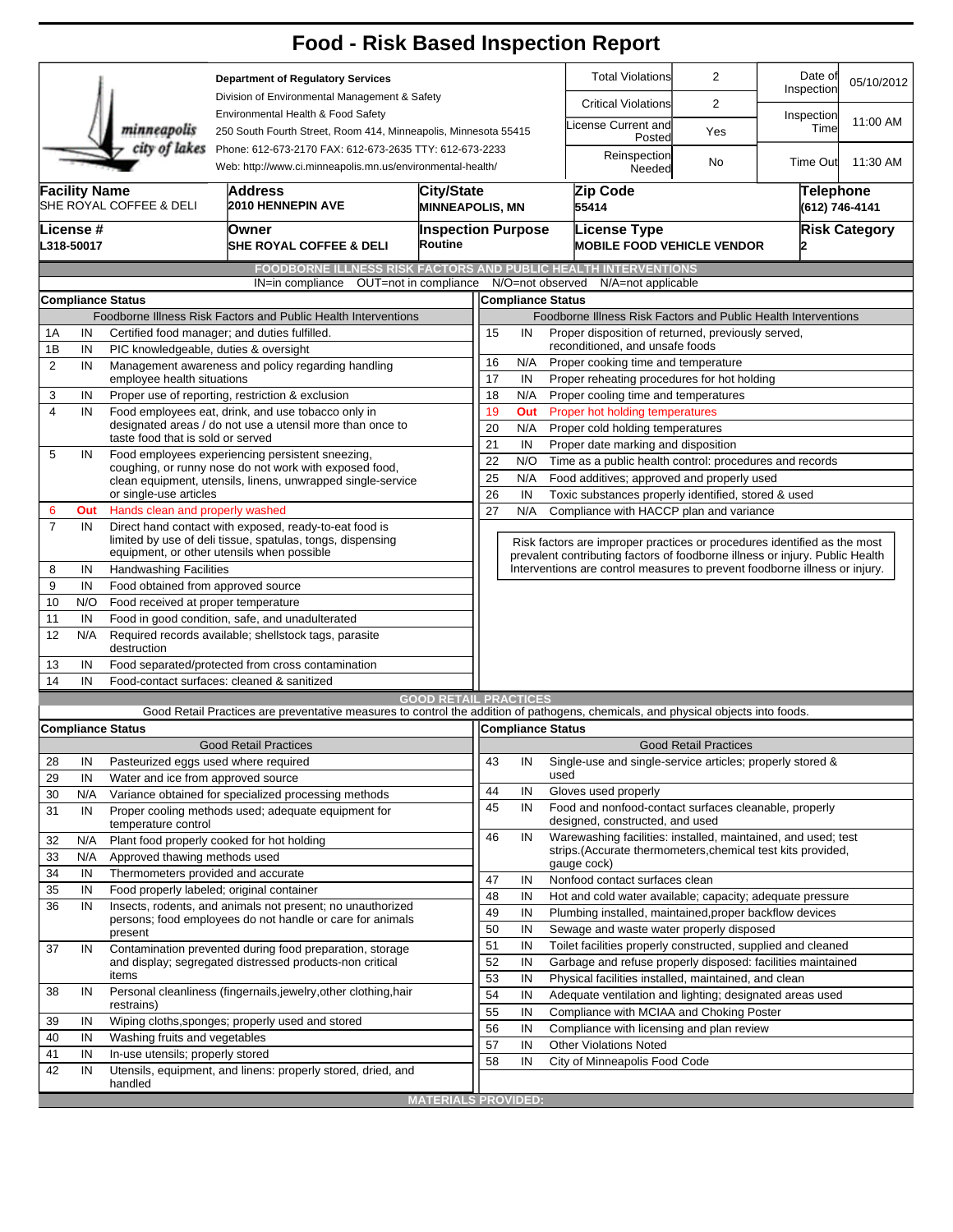|                                                                                                                      |                                                                                                                                          |                           |                                                 | <b>Food - Risk Based Inspection Report</b>                                                                                                                                                                                                                                                                                                                                                                                                                                                                                                                                                                                                                                                                                                                                                                                                                                                                                                                                                                                                                                                                                                                                                                                            |                                             |                                                   |                                              |                                                                   |           |                                    |                       |
|----------------------------------------------------------------------------------------------------------------------|------------------------------------------------------------------------------------------------------------------------------------------|---------------------------|-------------------------------------------------|---------------------------------------------------------------------------------------------------------------------------------------------------------------------------------------------------------------------------------------------------------------------------------------------------------------------------------------------------------------------------------------------------------------------------------------------------------------------------------------------------------------------------------------------------------------------------------------------------------------------------------------------------------------------------------------------------------------------------------------------------------------------------------------------------------------------------------------------------------------------------------------------------------------------------------------------------------------------------------------------------------------------------------------------------------------------------------------------------------------------------------------------------------------------------------------------------------------------------------------|---------------------------------------------|---------------------------------------------------|----------------------------------------------|-------------------------------------------------------------------|-----------|------------------------------------|-----------------------|
|                                                                                                                      |                                                                                                                                          | <b>Total Violations</b>   |                                                 | $\overline{2}$                                                                                                                                                                                                                                                                                                                                                                                                                                                                                                                                                                                                                                                                                                                                                                                                                                                                                                                                                                                                                                                                                                                                                                                                                        | Date of<br>Inspection                       | 05/10/2012                                        |                                              |                                                                   |           |                                    |                       |
|                                                                                                                      |                                                                                                                                          |                           | <b>Critical Violations</b>                      |                                                                                                                                                                                                                                                                                                                                                                                                                                                                                                                                                                                                                                                                                                                                                                                                                                                                                                                                                                                                                                                                                                                                                                                                                                       | $\overline{2}$                              | Inspection                                        |                                              |                                                                   |           |                                    |                       |
| Environmental Health & Food Safety<br>minneapolis<br>250 South Fourth Street, Room 414, Minneapolis, Minnesota 55415 |                                                                                                                                          |                           |                                                 |                                                                                                                                                                                                                                                                                                                                                                                                                                                                                                                                                                                                                                                                                                                                                                                                                                                                                                                                                                                                                                                                                                                                                                                                                                       |                                             |                                                   | License Current and<br>Yes<br>Posted         |                                                                   |           | Time                               | 11:00 AM              |
|                                                                                                                      | city of lakes                                                                                                                            |                           |                                                 | Phone: 612-673-2170 FAX: 612-673-2635 TTY: 612-673-2233<br>Web: http://www.ci.minneapolis.mn.us/environmental-health/                                                                                                                                                                                                                                                                                                                                                                                                                                                                                                                                                                                                                                                                                                                                                                                                                                                                                                                                                                                                                                                                                                                 |                                             |                                                   |                                              | Reinspection<br>Needed                                            | <b>No</b> | <b>Time Out</b>                    | 11:30 AM              |
| <b>Facility Name</b><br><b>Address</b><br>SHE ROYAL COFFEE & DELI<br><b>2010 HENNEPIN AVE</b>                        |                                                                                                                                          |                           |                                                 |                                                                                                                                                                                                                                                                                                                                                                                                                                                                                                                                                                                                                                                                                                                                                                                                                                                                                                                                                                                                                                                                                                                                                                                                                                       | <b>City/State</b><br><b>MINNEAPOLIS, MN</b> |                                                   | Zip Code<br>55414                            |                                                                   |           | <b>Telephone</b><br>(612) 746-4141 |                       |
| License #<br>L318-50017                                                                                              | <b>Inspection Purpose</b><br>License Type<br>Owner<br>Routine<br><b>MOBILE FOOD VEHICLE VENDOR</b><br><b>SHE ROYAL COFFEE &amp; DELI</b> |                           |                                                 |                                                                                                                                                                                                                                                                                                                                                                                                                                                                                                                                                                                                                                                                                                                                                                                                                                                                                                                                                                                                                                                                                                                                                                                                                                       |                                             |                                                   |                                              | <b>Risk Category</b>                                              |           |                                    |                       |
|                                                                                                                      |                                                                                                                                          |                           |                                                 | FOODBORNE ILLNESS RISK FACTORS AND PUBLIC HEALTH INTERVENTIONS                                                                                                                                                                                                                                                                                                                                                                                                                                                                                                                                                                                                                                                                                                                                                                                                                                                                                                                                                                                                                                                                                                                                                                        |                                             |                                                   |                                              |                                                                   |           |                                    |                       |
|                                                                                                                      | Item/Location<br>Rice (Warming Rack)                                                                                                     | <b>Food Temp</b><br>90 °F | $\overline{\mathsf{F}}$                         | Item/Location<br>Air Temp<br>SAMBUSA (Warming Rack)                                                                                                                                                                                                                                                                                                                                                                                                                                                                                                                                                                                                                                                                                                                                                                                                                                                                                                                                                                                                                                                                                                                                                                                   |                                             | <b>Food Temp</b><br>100 °F                        |                                              | <b>Air Temp</b><br>Item/Location<br>°F<br>Chicken (Hot-Hold Unit) |           | <b>Food Temp</b><br>141 °F         | <b>Air Temp</b><br>°F |
|                                                                                                                      | Beans (Hot-Hold Unit)                                                                                                                    | 145 °F                    | $\overline{F}$                                  |                                                                                                                                                                                                                                                                                                                                                                                                                                                                                                                                                                                                                                                                                                                                                                                                                                                                                                                                                                                                                                                                                                                                                                                                                                       |                                             |                                                   |                                              |                                                                   |           |                                    |                       |
|                                                                                                                      |                                                                                                                                          |                           |                                                 |                                                                                                                                                                                                                                                                                                                                                                                                                                                                                                                                                                                                                                                                                                                                                                                                                                                                                                                                                                                                                                                                                                                                                                                                                                       | <b>SANITIZER INFORMATION</b>                |                                                   |                                              |                                                                   |           |                                    |                       |
|                                                                                                                      | <b>Sanitizer Location</b><br>sanitizer bucket                                                                                            |                           | <b>Method Used</b><br><b>Chemical Sanitizer</b> |                                                                                                                                                                                                                                                                                                                                                                                                                                                                                                                                                                                                                                                                                                                                                                                                                                                                                                                                                                                                                                                                                                                                                                                                                                       | <b>Sanitizer PPM</b><br>> 400               |                                                   | <b>Sanitizer Used</b><br>Quaternary Ammonium |                                                                   |           | <b>Water Temp.</b>                 |                       |
|                                                                                                                      |                                                                                                                                          |                           |                                                 |                                                                                                                                                                                                                                                                                                                                                                                                                                                                                                                                                                                                                                                                                                                                                                                                                                                                                                                                                                                                                                                                                                                                                                                                                                       |                                             |                                                   |                                              |                                                                   |           |                                    |                       |
|                                                                                                                      |                                                                                                                                          |                           |                                                 |                                                                                                                                                                                                                                                                                                                                                                                                                                                                                                                                                                                                                                                                                                                                                                                                                                                                                                                                                                                                                                                                                                                                                                                                                                       |                                             |                                                   |                                              |                                                                   |           |                                    |                       |
|                                                                                                                      |                                                                                                                                          |                           |                                                 |                                                                                                                                                                                                                                                                                                                                                                                                                                                                                                                                                                                                                                                                                                                                                                                                                                                                                                                                                                                                                                                                                                                                                                                                                                       |                                             |                                                   |                                              |                                                                   |           |                                    |                       |
|                                                                                                                      |                                                                                                                                          |                           |                                                 |                                                                                                                                                                                                                                                                                                                                                                                                                                                                                                                                                                                                                                                                                                                                                                                                                                                                                                                                                                                                                                                                                                                                                                                                                                       |                                             |                                                   |                                              |                                                                   |           |                                    |                       |
|                                                                                                                      |                                                                                                                                          |                           |                                                 |                                                                                                                                                                                                                                                                                                                                                                                                                                                                                                                                                                                                                                                                                                                                                                                                                                                                                                                                                                                                                                                                                                                                                                                                                                       |                                             | <b>Construction, Equipment &amp; Reinspection</b> |                                              |                                                                   |           |                                    |                       |
|                                                                                                                      | Construction/<br>Remodeling?                                                                                                             |                           | <b>New Equipment</b>                            |                                                                                                                                                                                                                                                                                                                                                                                                                                                                                                                                                                                                                                                                                                                                                                                                                                                                                                                                                                                                                                                                                                                                                                                                                                       | <b>Emailed CIS/DR</b>                       |                                                   | <b>Reinspection Needed</b>                   |                                                                   |           | <b>Reinspection Date</b>           |                       |
|                                                                                                                      | No                                                                                                                                       |                           | <b>No</b>                                       |                                                                                                                                                                                                                                                                                                                                                                                                                                                                                                                                                                                                                                                                                                                                                                                                                                                                                                                                                                                                                                                                                                                                                                                                                                       | <b>No</b>                                   |                                                   |                                              |                                                                   |           |                                    |                       |
| Item<br>Number                                                                                                       |                                                                                                                                          |                           |                                                 | Violations cited in this report must be corrected within the time frames below.                                                                                                                                                                                                                                                                                                                                                                                                                                                                                                                                                                                                                                                                                                                                                                                                                                                                                                                                                                                                                                                                                                                                                       |                                             | <b>OBSERVATIONS AND CORRECTIVE ACTIONS</b>        |                                              |                                                                   |           |                                    |                       |
| 6                                                                                                                    | Correct By: 05/10/12                                                                                                                     |                           |                                                 | Critical)2-301.14 Food employees must thoroughly wash their hands and exposed parts of their arms: 1. before beginning or returning to work; 2. after<br>touching body parts other than clean hands and clean, exposed portions of arms, after defecating, after contacting body fluids and discharges, after handling<br>waste containing fecal mater, body fluids, or body discharges; 3. after using the toilet, at a handwash sink, in the toilet room; 4. after caring for, or handling<br>support animals; 5. after coughing, sneezing, or using a handkerchief or disposable tissues; 6. after using tobacco, eating, or drinking; 7. after handling soiled<br>equipment or utensils; 8. immediately before engaging in food preparation in the food preparation area; 9. during food preparation, as often as necessary to<br>remove soil and contamination and to prevent cross contamination when changing tasks; 10. when switching between working with raw foods and working with<br>ready-to-eat foods; or 11. after engaging in other activities that contaminate the hands. MN Rule 4626.0075<br>EMPLOYEES HAD NOT WASHED HANDS PRIOR TO BEGINNING WORK WITHIN THE FOOD TRUCK. SINK WAS FOUND DRY AND NOT BEING USED. |                                             |                                                   |                                              |                                                                   |           |                                    |                       |
|                                                                                                                      |                                                                                                                                          |                           |                                                 | Critical)3-501.16A Maintain all hot, potentially hazardous foods at 140 degrees F (60 degrees C) or above to prevent bacterial growth and/or toxin production                                                                                                                                                                                                                                                                                                                                                                                                                                                                                                                                                                                                                                                                                                                                                                                                                                                                                                                                                                                                                                                                         |                                             |                                                   |                                              |                                                                   |           |                                    |                       |
| 19                                                                                                                   | 05/10/12                                                                                                                                 |                           |                                                 | except roast beef may be held at 130 degrees F (54 degrees C) if cooked in accordance with specified time and temperature. MN Rule 4626.0395<br>RICE FOUND ON BACK BURNER AT 90F. SAMBUSA'S FOUND UNDER HEAT LAMPS AT 100F. USE THE ENCLOSED 'TIME AS PUBLIC HEALTH<br>CONTROL' FORM BY FILLING IT OUT AND SUBMITTING TO THE CITY FOR THESE 2 FOOD ITEMS DURING THE 4-HOUR SERVICE TIME. Correct By:                                                                                                                                                                                                                                                                                                                                                                                                                                                                                                                                                                                                                                                                                                                                                                                                                                  |                                             |                                                   |                                              |                                                                   |           |                                    |                       |
| Comments:                                                                                                            |                                                                                                                                          |                           |                                                 |                                                                                                                                                                                                                                                                                                                                                                                                                                                                                                                                                                                                                                                                                                                                                                                                                                                                                                                                                                                                                                                                                                                                                                                                                                       |                                             |                                                   |                                              |                                                                   |           |                                    |                       |
|                                                                                                                      | EMAIL: SAMSONBENTI@YAHOO.COM                                                                                                             |                           |                                                 |                                                                                                                                                                                                                                                                                                                                                                                                                                                                                                                                                                                                                                                                                                                                                                                                                                                                                                                                                                                                                                                                                                                                                                                                                                       |                                             |                                                   |                                              |                                                                   |           |                                    |                       |
|                                                                                                                      | SAMSON@SHEROYALCOFFEE.COM                                                                                                                |                           |                                                 |                                                                                                                                                                                                                                                                                                                                                                                                                                                                                                                                                                                                                                                                                                                                                                                                                                                                                                                                                                                                                                                                                                                                                                                                                                       |                                             |                                                   |                                              |                                                                   |           |                                    |                       |
|                                                                                                                      | COMMISSARY: JOSEPH CATERING<br>MOBILE TRUCK # 2013-0014/LICENSE PLATE # 139 GRD                                                          |                           |                                                 |                                                                                                                                                                                                                                                                                                                                                                                                                                                                                                                                                                                                                                                                                                                                                                                                                                                                                                                                                                                                                                                                                                                                                                                                                                       |                                             |                                                   |                                              |                                                                   |           |                                    |                       |